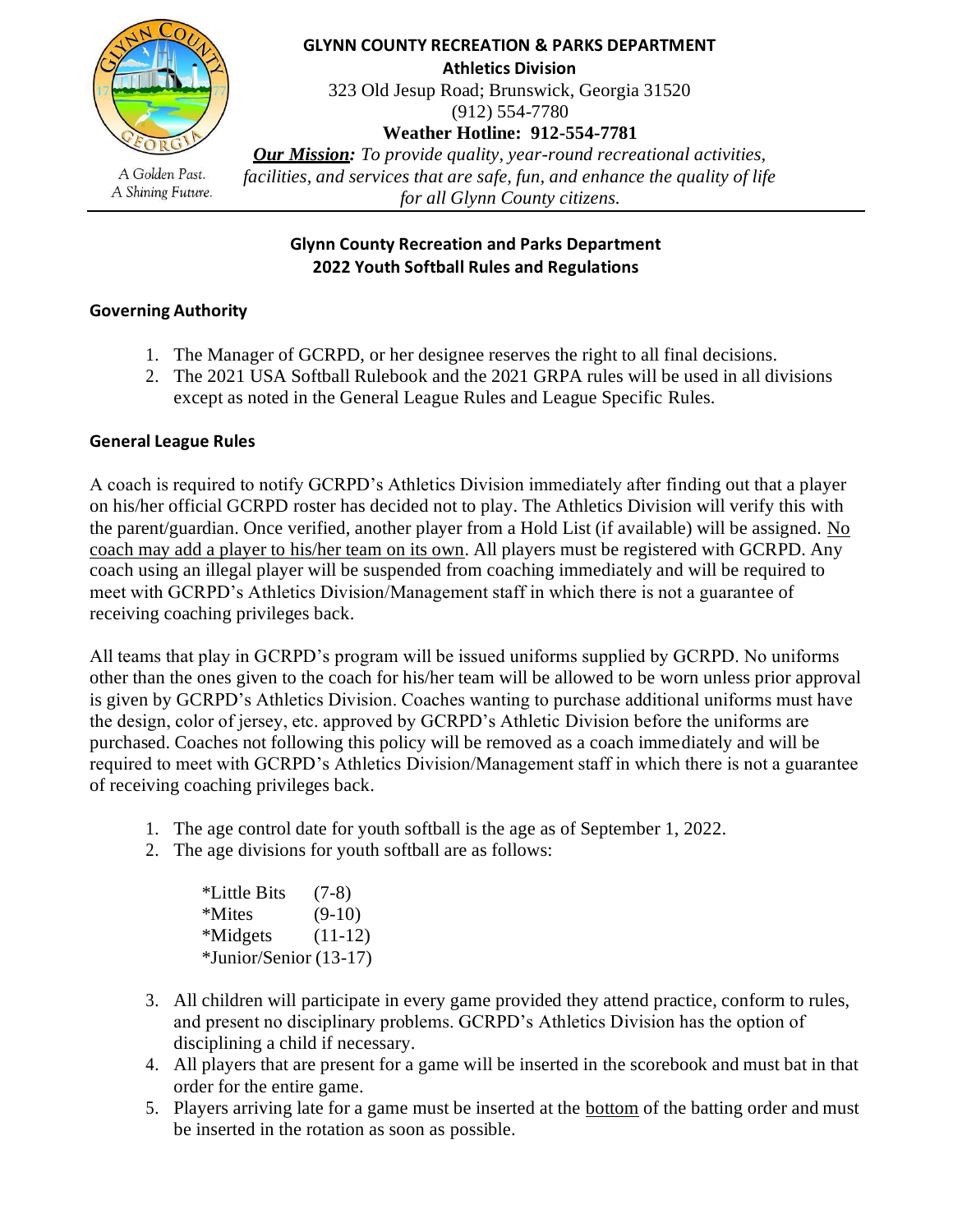- 6. A game may be started with eight (8) players. The game will be a forfeit if there are less than eight (8) players present. If both teams have less than eight (8) players present, both teams will forfeit. If a team begins a game with eight (8) players, it must take an out in the ninth (9<sup>th</sup>) spot of the batting order until a ninth (9<sup>th</sup>) player arrives to fill the spot.
- 7. There will be a **10 MINUTE GRACE PERIOD** for the **FIRST GAME ONLY.** If the 10 minute grace period is used, the 10 minutes **WILL NOT BE ADDED TO THE END OF THE GAME.** The grace period is used only to get the minimum number of players needed to start the first game for that night.
- 8. The scorekeeper will keep the official game time. Both coaches will be made aware of the starting time. **NO NEW INNING WILL START WITH FIVE (5) MINUTES OR LESS LEFT IN A GAME. This means that if the clock has a 6 or more showing in the minute location when the third out is recorded, then another inning will be started. Otherwise, the game is over.**
- 9. There must be one (1) coach who has completed the mandatory Concussion Training with each team at all times.
- 10. No coaches or players will be allowed on the field using tobacco or alcohol products or wearing tobacco or alcohol related material.
- 11. GCRPD's Athletics Division recommends that a coach have no more than three (3) scheduled events per week.
- 12. Coaches or players demonstrating unsportsmanlike conduct (i.e. using bad language, throwing bats, helmets, and gloves etc.) will be ejected from a ball game and will not be allowed to participate in the next game. If a coach or player is ejected a second time, he/she will not be allowed to participate in the remainder of the season. **ANY COACH EJECTED FROM ANY GAME WILL NOT BE ALLOWED TO COACH OR ASSIST AN ALL-STAR TEAM. ALSO, ANY COACH WHO REMOVES HIS/HER TEAM FROM THE FIELD WILL BE SUSPENDED FROM COACHING ANY GCRPD YOUTH SPORTS PROGRAM INDEFINITELY.**
- 13. If there is adequate time and field space available, games that are cancelled due to inclement weather will be rescheduled. A game that cannot be completed (except due to time limit), will be completed from the stopping point on a newly scheduled date. The game will continue with the lineup and the field assignments the same as when the game was stopped. If a player is not available for the continuation, then a player that was not available for the first game may be entered into the open position in the lineup. A game will be considered complete if the home team is ahead after the visitor's bat in the top of the fourth inning, or if the home team has completed the bottom of the fourth inning.
- 14. If a game is tied after the time limit or the maximum number of innings for that league has been played, the game will remain a tie.
- 15. The speed up rule will be used in all leagues (if the catcher is on base with two outs, the player who made the last out will replace her). This rule will not apply when the home team has its last at bat.
- 16. The home team will occupy the first base dugout.
- 17. The catcher is required to wear catcher's equipment.
- 18. Teammates including the catcher are allowed to chatter on the field. Catchers may **NOT** talk directly to the batter while in the batter's box. No player may use or make a negative comment/remark to any player or team. This applies to players in the dugouts as well.
- 19. Batters must wear batting helmets at all times. Chins straps are recommended.
- 20. No headfirst sliding is allowed. A dive back to a base is not considered a slide.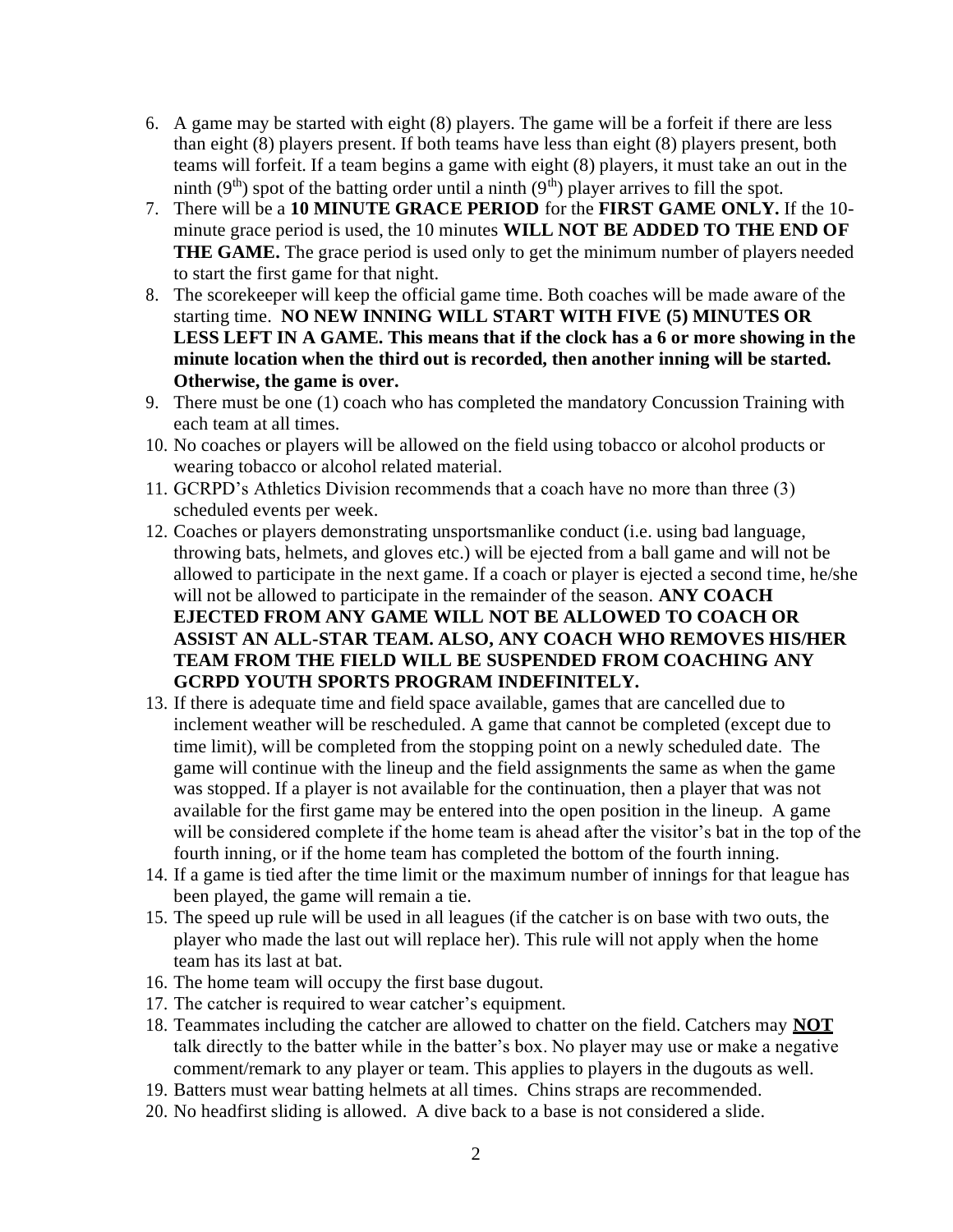- 21. Slinging of a bat is the judgment of the umpire. There will be one warning per team. After a team is warned, slinging of the bat will result in an out. This is a delay dead ball; the player is called out after the play ends and all preceding action stands.
- 22. A team that believes a runner missed a bag must appeal to the umpire.
- 23. No jewelry including plastic or rubber jewelry is to be worn during games. This means no watches, earrings, bracelets, necklaces, etc.
- 24. There will be one (1) offensive and one (1) defensive conference allowed per inning.
- 25. The run rule for all age divisions is as follows: eight (8) runs after five (5) innings, 10 runs after four (4) innings, and 12 runs after (3) three innings.
- 26. The mandatory play rule will apply in all leagues. All players will play in each game. All players must be listed in the batting order. When a game begins, the players that are not going into the field (defense) in the first inning must go on the field on defense in the second inning. Example: In the first inning, Susie, Sally and Stacy are on the bench. When your team goes onto the field in the second inning, Susie, Sally, and Stacy must go onto the field leaving three (3) different players on the bench. No player can be on the bench for two (2) innings in a row.
- 27. If a player is injured during an at-bat and cannot continue the at-bat (at the umpire's discretion), it will be nullified, and the next batter listed in the official lineup will come to the plate with a new count with no penalty enforced. If a player is injured while playing defense and is unable to bat when her turn comes up in the official batting order (at the umpire's discretion), her spot in the batting order will be skipped with no penalty enforced.
- 28. A player may play up no more than one (1) year. Example: If Sally is eight (8) years old, she can move up into the Mite League (9-10) as an eight (8) year old (by the control date).
- 29. Steel cleats are allowed in the Junior/Senior age division league only.
- 30. All bats must conform to USA standards as shown on the current USA approved bat list, or not be on the current USA non-approved bat list that is listed on the USA website [www.usasoftball.com.](http://www.usasoftball.com/) Any player using an illegal bat during a game will be called out and ejected along with the head coach for that game and the next played game.

### **LEAGUE SPECIFIC RULES**

### **Little Bits (7-8)**

GCRPD's Athletics Division believes in providing a safe, fun atmosphere for the youth in its programs while teaching the fundamentals of the game, sportsmanship and other lessons. This league is designed to teach the fundamentals of the game including but not limited to;

- a. Throwing to the proper base when fielding a ball.
- b. Catching a thrown ball to get an out whether a forced out or not.
- c. Making a tag on a player properly.
- d. Making a runner go back to a base, then making a play to another base.
- e. Fielding a slow roller or softly hit ball.
- f. Hitting the cut-off person when the ball is hit into the outfield.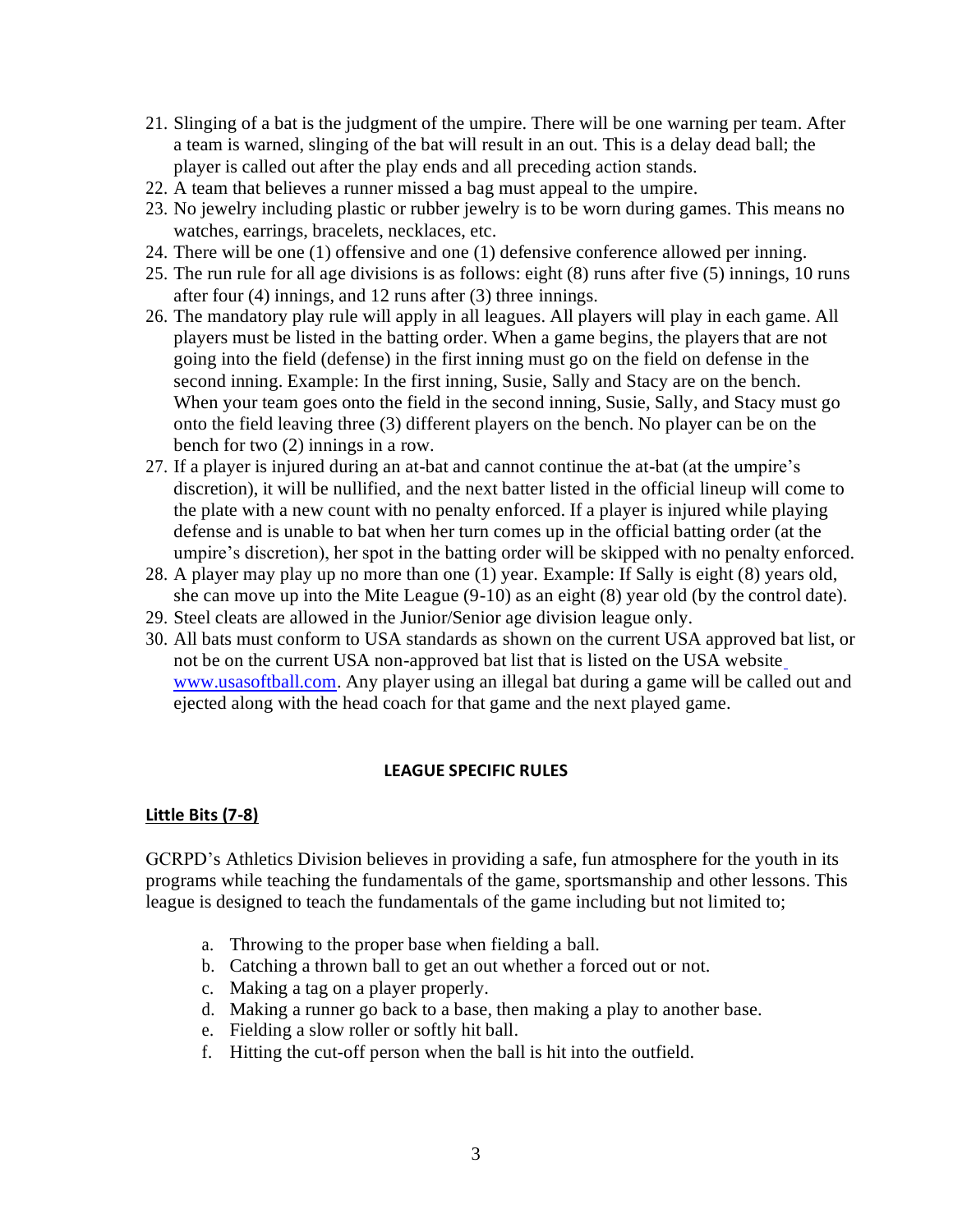- 1. A defensive team will consist of 10 fielders. Players must play their designated position with the outfielders playing on the grass.
- 2. Baserunners will only be allowed one (1) base on an overthrown ball to first base. On other bases, baserunners may continue to advance at their own risk until the ball is controlled on the infield and time is granted. When time is granted, the baserunners will move up to the next base if they are past the halfway point in the base path (at the umpire's discretion).
- 3. To stop play, the defensive player(s) must stop the play themselves. However, the umpire does have the authority to stop play when he/she feels it is necessary (Example: if an infielder has possession of the ball and is inside or close to the baselines, then the umpire can call time and all play will be stopped).
- 4. All pitching will be done by the offensive team's coach or representative. Coaches must have at least one foot on the front chalk line of pitcher's circle (approximately 30 feet).
- 5. A player playing the pitcher position must have one (1) foot in the circle and be behind the coach that is pitching prior to when the pitch is delivered (no closer than 30 feet).
- 6. Coaches pitching should hurry off of the playing area when a ball is put in play. A coach's interference during a live play will be up to the judgement of the umpire. If the ball hits the coach, the ball shall be ruled "dead" and the batter will be awarded First base without liability of being put-out and any base runner forced to do so will be awarded one base. All base runners not forced to advance to another base will remain where they are.
- 7. The offensive team's coach that is pitching may help position a batter while in the box but cannot instruct once a ball is put into play.
- 8. There will be no base on balls. Each player will receive a maximum of five (5) pitches. The batter can strike out on three (3) swinging attempts. If the batter fouls off the last pitch, she will receive another pitch until she hits the ball fair or strikes out.
- 9. The catcher is not required to catch the third strike.
- 10. One (1) umpire will be used and located behind home plate or behind the pitcher's circle. The umpire will keep track of total pitches per batter.
- 11. Bunting is not allowed.
- 12. Stealing is not allowed.
- 13. The infield fly rule will not be in effect.
- 14. With the exception of the offensive team's coach that is pitching, offensive coaches must remain in the coach's boxes. All other offensive coaches must be in the dugout.
- 15. Any defensive coach (maximum of one) may be in the outfield and positioned behind the fielders so that they may instruct players for positioning and fundamental reinforcement. Any instructions to the infield players must be done from the dugout coaches and sidelines, and no closer than first or third base line. No coach may be positioned on the infield and may be no closer to the batter than the farthest outfielder(s).
- 16. There will be a seven (7) run limit per inning. Play will stop after the **seventh** run scores in which teams will change sides.
- 17. A complete game will consist of six (6) innings, one (1) hour, or with the home team at bat and winning with five (5) minutes or less left in the game.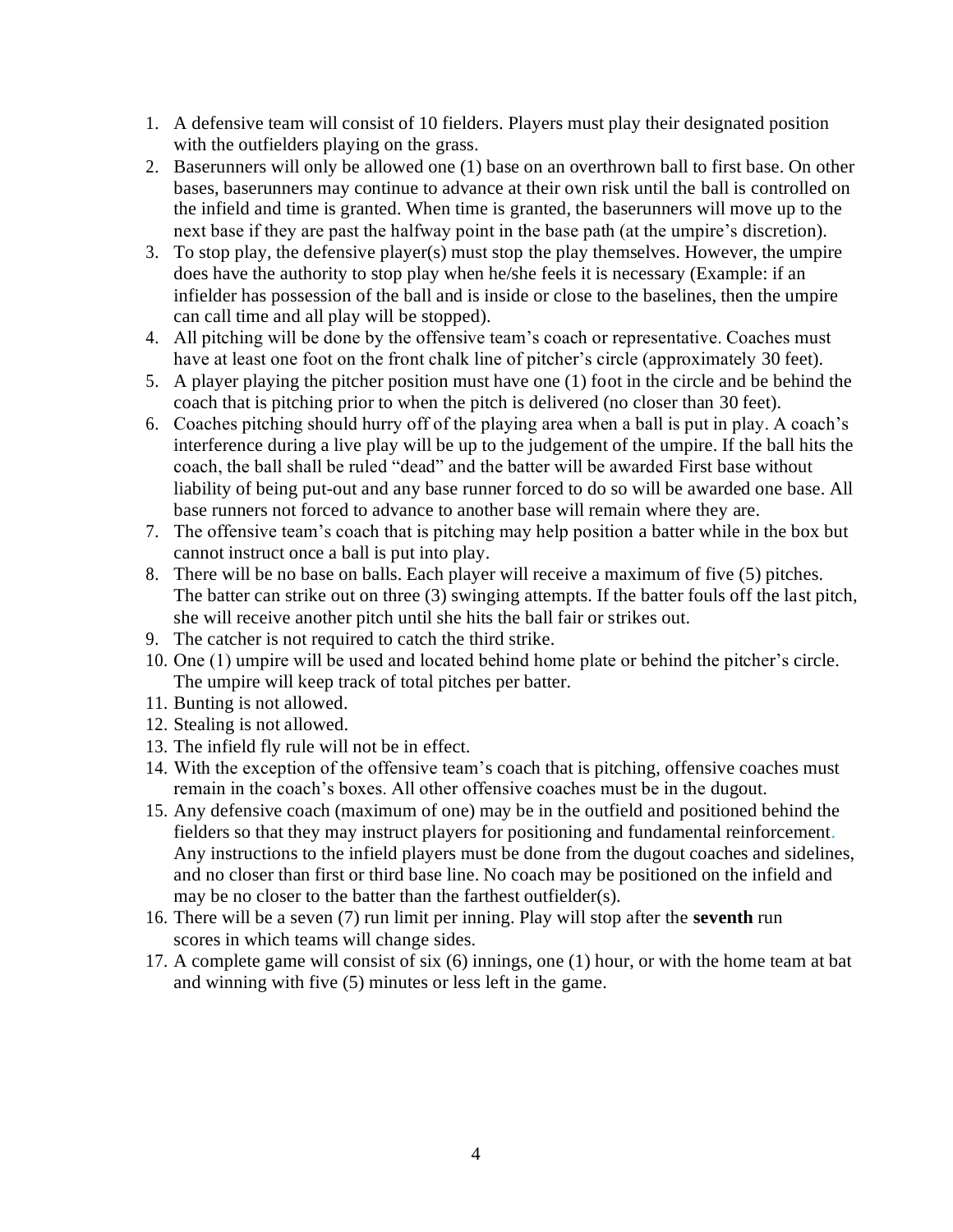#### **Mite Girls (9-10)**

It is the intent of the GCRPD's Athletic Division to continue with the development of the players in this age division league. The intent is also to further develop the girls with fundamentals, game play situations, sportsmanship and to increase their overall knowledge of the game.

- 1. The batters/runners or base runners may advance as much as they can with the possibility of being thrown out on any overthrown ball.
- 2. To stop play, the defensive player(s) must stop the play themselves. However, the umpire does have the authority to stop play when he/she feels it's necessary (Example: if an infielder has possession of the ball and is inside or close to the baselines, then the umpire can call time and all play will be stopped).
- 3. A complete game consists of seven (7) innings, 75 minutes, or with the home team at bat and winning with five (5) minutes or less left in the game.
- 4. A team may not score more than seven (7) runs per inning. Play will stop after the **seventh** run scores in which teams will change sides.
- 5. A defensive team will consist of 10 fielders. Players must play their designated position with all four (4) outfielders playing on the outfield grass.
- 6. The pitching rubber will be placed 35 feet from home plate. One coach will be allowed to stand behind the pitching rubber to give direction and help the pitcher make adjustments. If a batted ball hits the coach who is in the field, it will be declared a dead ball single and all runners will advance, if forced.
- 7. If four balls have been thrown to any batter, the defensive coach (who is already on the field) will then toss three pitches to the batter. There are no walks. The batter will be told to swing and can only receive three additional pitches from a coach.
- 8. A player may pitch using a modified underhand pitch with or without the windmill, if needed. Contact must be kept with the pitching rubber at time of release.
- 9. A batter is "out" on a dropped third strike and cannot advance.
- 10. Bunting is allowed. As a safety rule, a batter may not present the bat to bunt and then swing away. If this is done, regardless if contact is made or the batter swings and misses, she is automatically called out and all other base runners will be returned to their original starting place prior to that pitch (NO FAKE BUNTS!).
- 11. If a batted ball hits the field coach, it will be ruled a dead ball single and all existing base runners will advance, if forced. If a thrown ball hits the field coach, it will be ruled a dead ball and the runners will advance one base from the time of the throw. This rule is not intended for throws coming back from a player to the pitcher after a play is over.
- 12. There will be no infield fly rule.
- 13. Stealing is not allowed.
- 14. Each team must have a catcher (in her position in a catcher's stance). The catcher may not be standing off to the side sitting or squatting on either side of home plate.